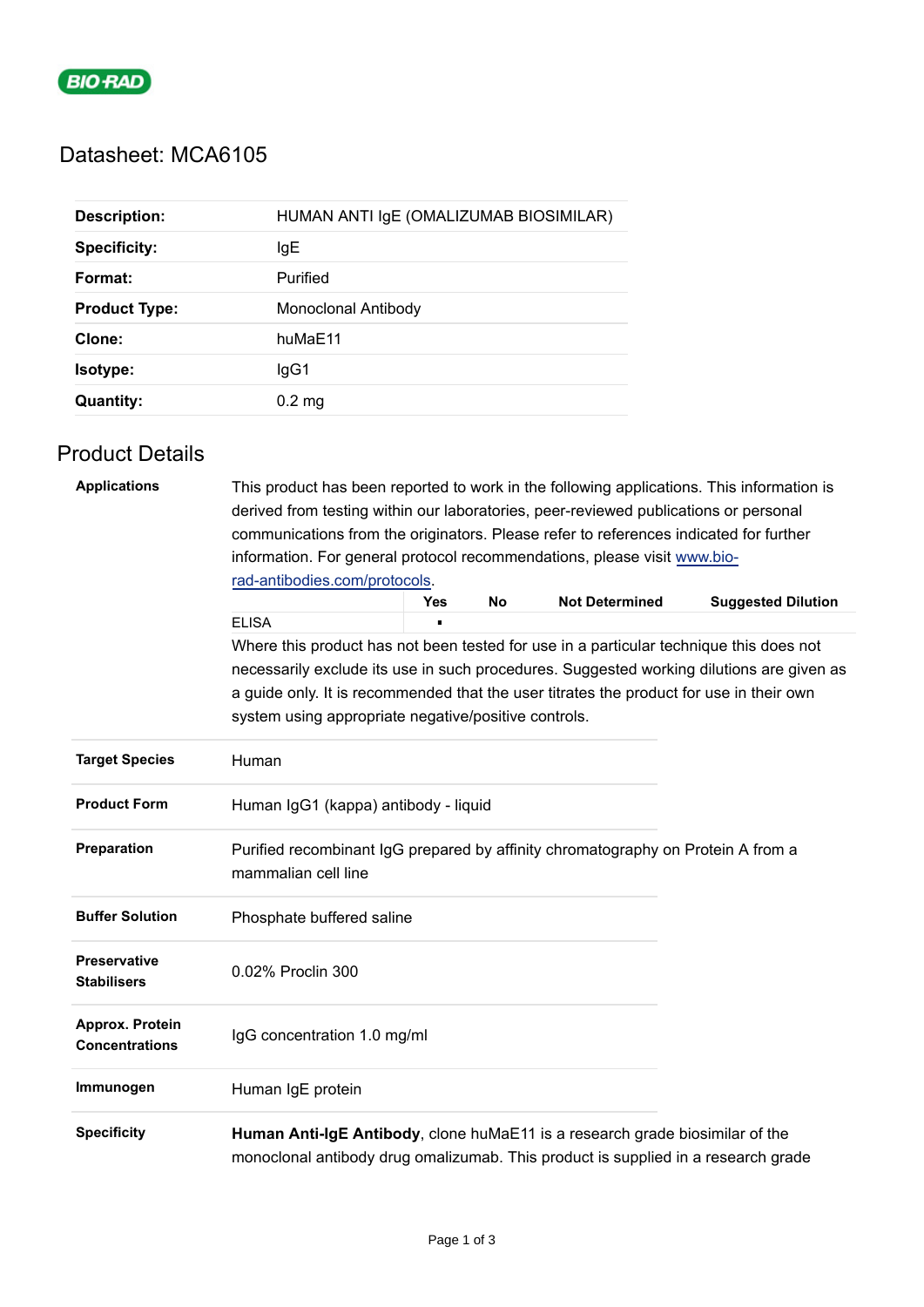format, i.e. in PBS buffer with preservative, it is not manufactured or formulated in the same way as the therapeutic reference product. A preservative free version is available [on](https://info.bio-rad.com/bulk-antibody-manufacture.html) request.

This product is a recombinant human IgG1 kappa antibody with variable regions from the therapeutic antibody omalizumab.

Human Anti-IgE Antibody is for research use only. It is suitable as a reference standard in a pharmacokinetic (PK) bridging ELISA with anti-omalizumab antibodies, for example [HCA235P a](https://www.bio-rad-antibodies.com/product/partnumber/HCA235P.html)nd [HCA236.](https://www.bio-rad-antibodies.com/product/partnumber/HCA236.html) It can also be used as capture and detection reagent in an anti-drug antibody (ADA) bridging ELISA, with an anti-omalizumab antibody in IgG1 format as reference standard, for example [HCA235.](https://www.bio-rad-antibodies.com/product/partnumber/HCA235.html)

Omalizumab (Xolair) is a recombinant humanized IgG1 kappa monoclonal antibody used in the treatment of patients with moderate or severe asthma. Allergic asthma is mediated by immunoglobulin E (IgE) released by B cells in response to allergen. Circulating IgE binds to the high-affinity IgE Fc receptor (Fc $\varepsilon$ RI) expressed on basophils and mast cells, triggering the release of histamine, leukotrienes and other mediators associated with the pathophysiology of asthma. Omalizumab is directed against the Fc region of human IgE. By binding to circulating IgE at the site of FcεRI binding, this therapeutic antibody prevents the interaction of IgE with its receptor thus limiting mediator release.

This product is NOT FOR THERAPEUTIC USE.

[View a summary of supporting anti-omalizumab antibody products](https://www.bio-rad-antibodies.com/anti-xolair-omalizumab-antibodies.html)

| <b>Purity</b>                                  | >98% by SDS PAGE                                                                                                                                                                                                                                                                        |
|------------------------------------------------|-----------------------------------------------------------------------------------------------------------------------------------------------------------------------------------------------------------------------------------------------------------------------------------------|
| <b>Storage</b>                                 | This product is shipped at ambient temperature. It is recommended to aliquot and store at<br>-20 $^{\circ}$ C on receipt. When thawed, aliquot the sample as needed. Keep aliquots at 2-8 $^{\circ}$ C for<br>short term use (up to 4 weeks) and store the remaining aliquots at -20°C. |
|                                                | Avoid repeated freezing and thawing as this may denature the antibody. Storage in<br>frost-free freezers is not recommended.                                                                                                                                                            |
| <b>Guarantee</b>                               | 12 months from date of despatch                                                                                                                                                                                                                                                         |
| <b>Health And Safety</b><br><b>Information</b> | Material Safety Datasheet documentation #20463 available at:<br>20463: https://www.bio-rad-antibodies.com/uploads/MSDS/20463.pdf                                                                                                                                                        |
| <b>Licensed Use</b>                            | For in vitro research purposes only. Research grade biosimilar. Not for use in therapeutic<br>or diagnostic procedures for humans or animals.                                                                                                                                           |
| <b>Regulatory</b>                              | For research purposes only                                                                                                                                                                                                                                                              |

## Related Products

**Recommended Useful Reagents**